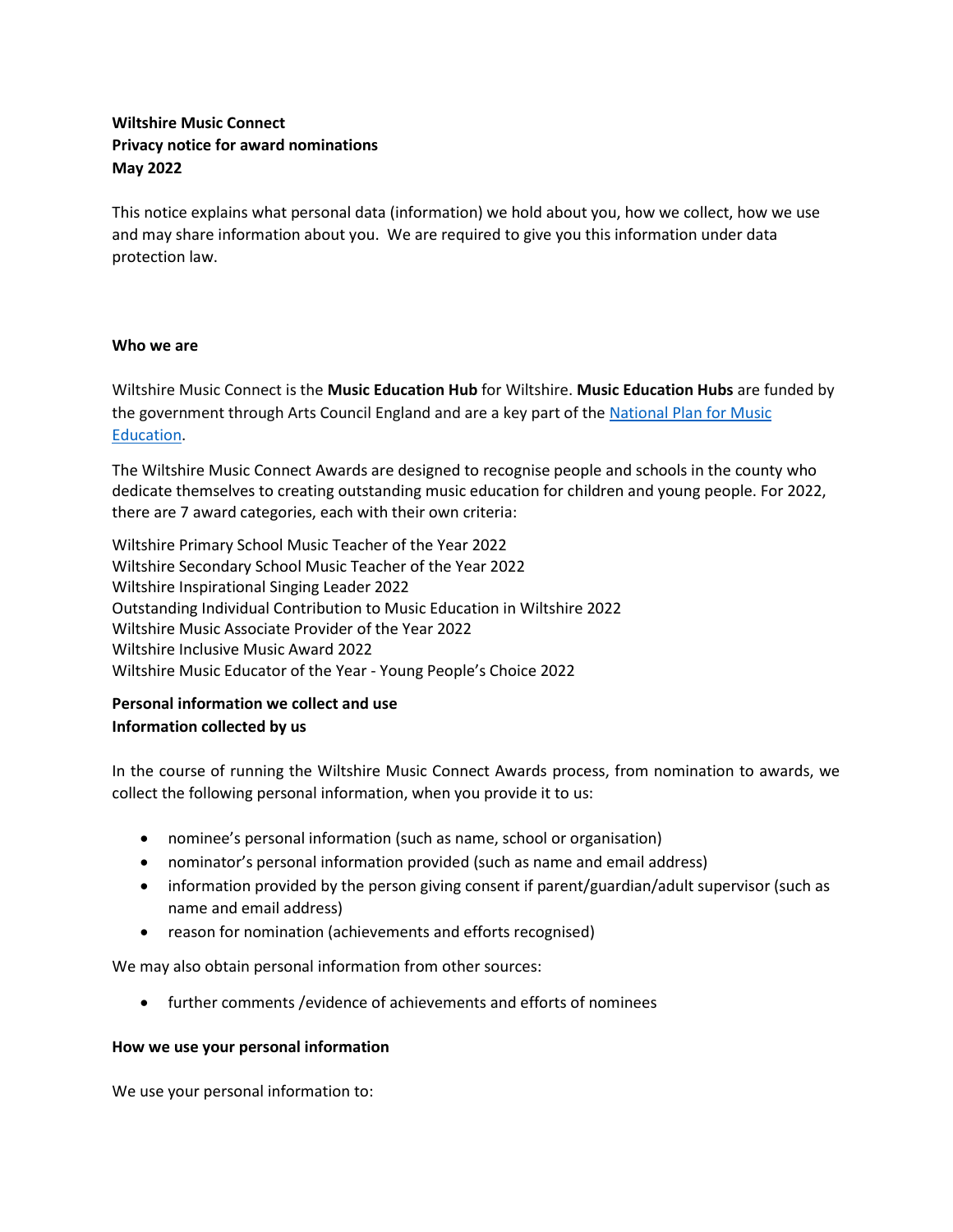- maintain a secure nominations log for recording purposes within the category nominated. This data is held with a central team and shared with the judging panel.
- enable judging rounds throughout the process.
- securely save your nomination form and further information submitted into a secure area
- to present awards at various public events.
- To notify nominators that their nomination has been successful.
- To notify nominees that they were nominated.
- To notify successful nominees.
- evaluate and quality assure the services we provide throughout the organisation of the Wiltshire Music Connect Awards.

# **How long your personal data will be kept**

We will hold all information securely by retaining the name and contact details of the nominees to be able to invite to events and promotion of their award after the event. All nomination forms are securely destroyed after one year.

Any photos and recordings will be used by Wiltshire Music Connect and will be placed online and enter the public domain.

# **Reasons we can collect and use your personal information**

We collect and use your personal information as we have a legitimate interest to collect Wiltshire Music Connect Awards nominations to promote positive stories.

Following receipt of nominations, we rely on consent to process your personal information and proceed with the judging and award stages. If you are 18 or over we will seek your consent. If you are under 18 or have difficulty in making your own decisions, we will seek consent from your nominated adult.

You may withdraw your consent at any time. If you withdraw your consent prior to judging your nomination will not be processed any further and any personal information that had been collected will be held in line with the Wiltshire Music Connect data protection policy.

If you are nominated for a Wiltshire Music Connect Award and you remove your consent after the awards event, your name will be removed from the website.

If you withdraw your consent to photographs and video recording being taken prior to the award ceremony your photograph will not be taken at the event.

If you withdraw your consent after the photographs have been put up online, if able to we will remove your photograph from the webpage.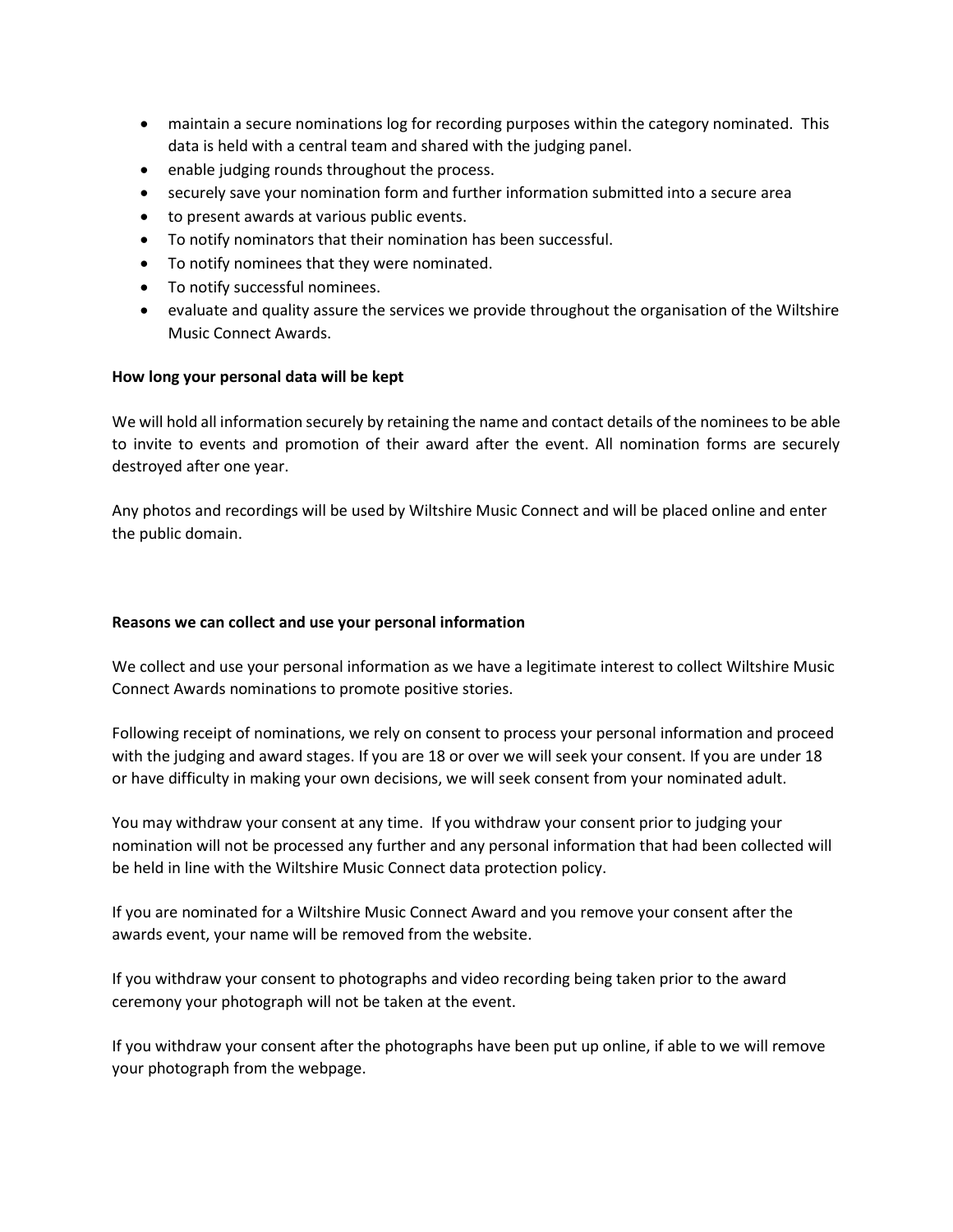### **Who we share your personal information with**

- Nominations are passed to the judging panels
- The person or organisation who made the nomination will receive information on how far nomination has got.
- Wiltshire Music Connect team, in order to issue press releases which are issued following judging rounds
- The presenters of the award ceremony so that they can read the agreed script and share the story with the audience

We will share personal information with law enforcement or other authorities if required to do so by applicable law.

## **Your rights**

Under GDPR you have rights which you can exercise free of charge which allow you to:

- know what we are doing with your information and why we are doing it
- ask to see what information we hold about you (subject access request)
- ask us to correct any mistakes in the information we hold about you
- object to direct marketing
- make a complaint to the Information Commissioners Office
- withdraw consent at any time (if applicable)

Depending on our reason for using your information you may also be entitled to:

- ask us to delete information we hold about you
- have your information transferred electronically to yourself or to another organisation
- object to decisions being made that significantly affect you
- object to how we are using your information
- stop us using your information in certain ways

We will always seek to comply with your request however we may be required to hold or use your information to comply with legal duties. Please note, your request may delay or prevent us delivering a service to you.

For further information about your rights, including the circumstances in which they apply, [see the](https://ico.org.uk/)  [guidance from the UK Information Commissioner's Office \(ICO\)](https://ico.org.uk/)on individuals' rights under GDPR.

If you would like to exercise a right, please contact [info@wiltshiremusicconnect.org.uk](mailto:info@wiltshiremusicconnect.org.uk)